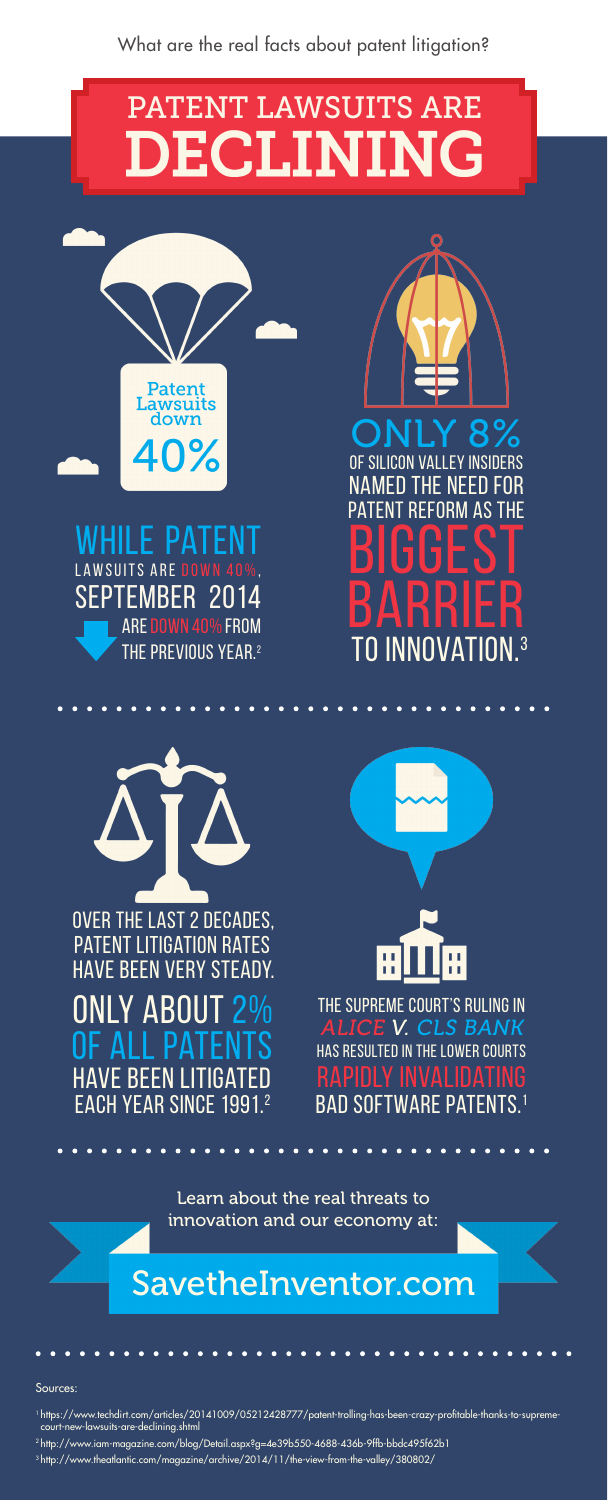Sources:

- 1 https://www.techdirt.com/articles/20141009/05212428777/patent-trolling-has-been-crazy-profitable-thanks-to-supremecourt-new-lawsuits-are-declining.shtml
- 2 http://www.iam-magazine.com/blog/Detail.aspx?g=4e39b550-4688-436b-9ffb-bbdc495f62b1
- 3 http://www.theatlantic.com/magazine/archive/2014/11/the-view-from-the-valley/380802/

**OF SII** named the need for **REFORM AS THE BIGGEST** BARRIER to innovation.3





# **PATENT LAWSUITS ARE** DECLINING

**Patent**<br>Lawsuits down 40%

#### SavetheInventor.com

ONLY ABOU of all patents **HAVE BEEN LITIGAT** each year since 1991.2

While patent lawsuits are down 40%, even more significant is that NPE lawsuits are now 50/50 with NPE lawsuits. A DRAMATIC DECLINE.<sup>2</sup>





Learn about the real threats to innovation and our economy at:

## ONLY 8%

The Supreme Court's ruling in ALICE V. CLS BANK has resulted in the lower courts RAPIDLY INVALIDA bad software patents.1

Over the last 2 decades, patent litigation rates have been very steady.